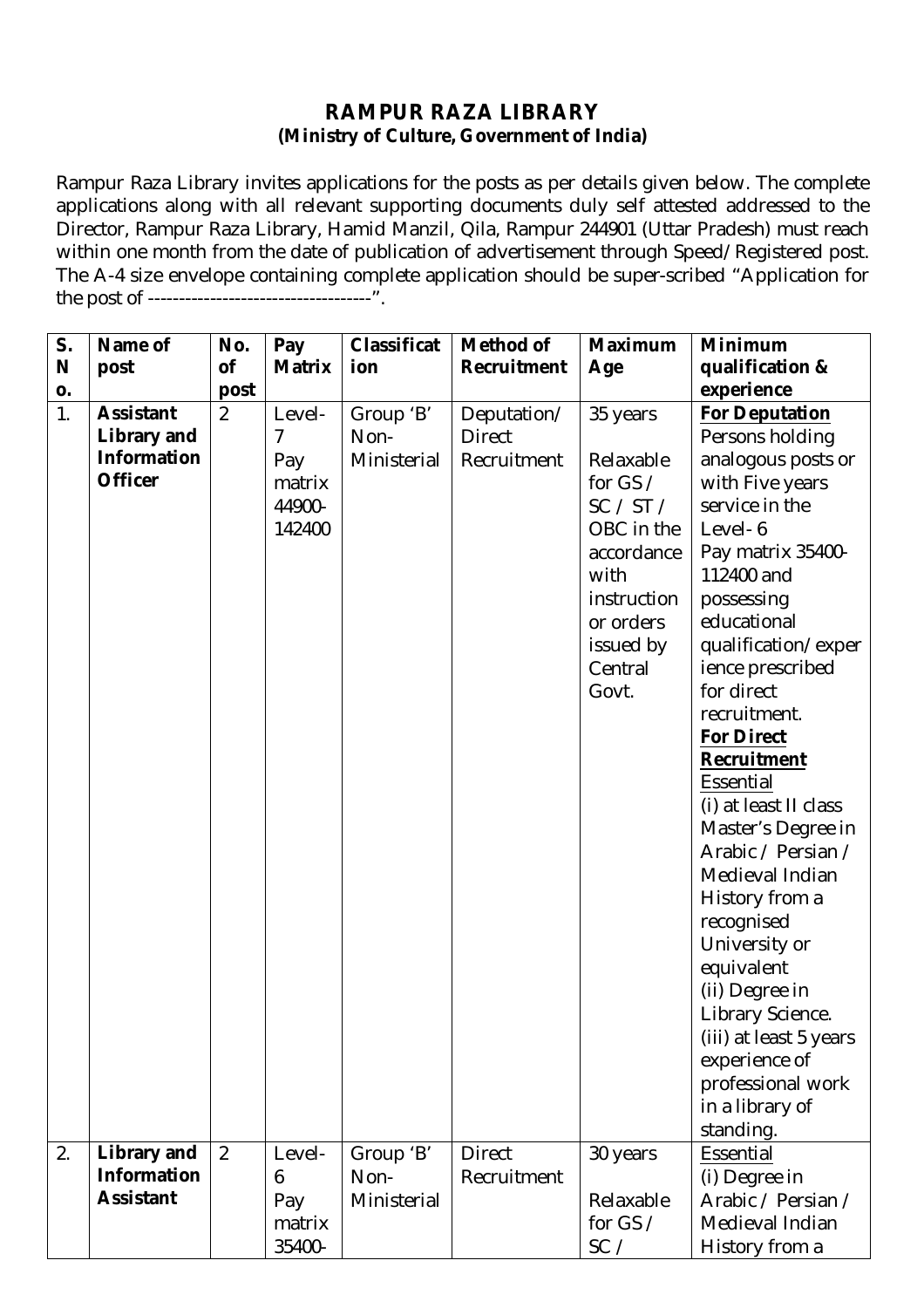|    |                                          |                | 112400                                          |                                  |                              | ST/OBC in<br>the<br>accordance<br>with<br>instruction<br>or orders<br>issued by<br>Central<br>Govt.                                               | recognised<br>University or<br>equivalent<br>(ii) Degree in<br>Library Science.<br>(iii) 2 years<br>experience of<br>cataloguing,<br>indexing and<br>related work in a<br>library of standing.                                                                                                                                                                                     |
|----|------------------------------------------|----------------|-------------------------------------------------|----------------------------------|------------------------------|---------------------------------------------------------------------------------------------------------------------------------------------------|------------------------------------------------------------------------------------------------------------------------------------------------------------------------------------------------------------------------------------------------------------------------------------------------------------------------------------------------------------------------------------|
| 3. | <b>Technical</b><br><b>Restorer</b>      | 1              | Level-<br>5<br>Pay<br>matrix<br>29200-<br>92300 | Group 'C'<br>Non-<br>Ministerial | <b>Direct</b><br>Recruitment | 30 years<br>Relaxable<br>for GS $/$<br>SC/<br>ST/OBC<br>in the<br>accordance<br>with<br>instruction<br>or orders<br>issued by<br>Central<br>Govt. | Essential:<br>i) B.Sc. Degree with<br>chemistry or<br>physics from a<br>recognised<br>University or<br>equivalent.<br>ii) At least five<br>years experience of<br>working in<br>conservation of<br>manuscripts,<br>records in Govt.<br>recognised<br>institution.<br>Desirable:<br>Certificate in repair<br>and conservation<br>of records from<br>Govt. recognised<br>institution |
| 4. | Lower<br><b>Division</b><br><b>Clerk</b> | $\overline{2}$ | Level-<br>2<br>Pay<br>matrix<br>19900-<br>63200 | Group 'C'<br>Ministerial         | <b>Direct</b><br>Recruitment | 25 years<br>Relaxable<br>for GS $/$<br>SC/<br>ST/OBC<br>in the<br>accordance<br>with<br>instruction<br>or orders<br>issued by<br>Central<br>Govt. | Essential:<br>i) Bachelor Degree<br>from a recognised<br>university or<br>equivalent<br>ii) Minimum speed<br>of 30 words per<br>minute in English<br>& 25 words per<br>minute in Hindi /<br>Urdu typing to be<br>judged by a typing<br>test.<br>iii) At least three<br>month certificate<br>course in<br>Computer<br>operating.                                                    |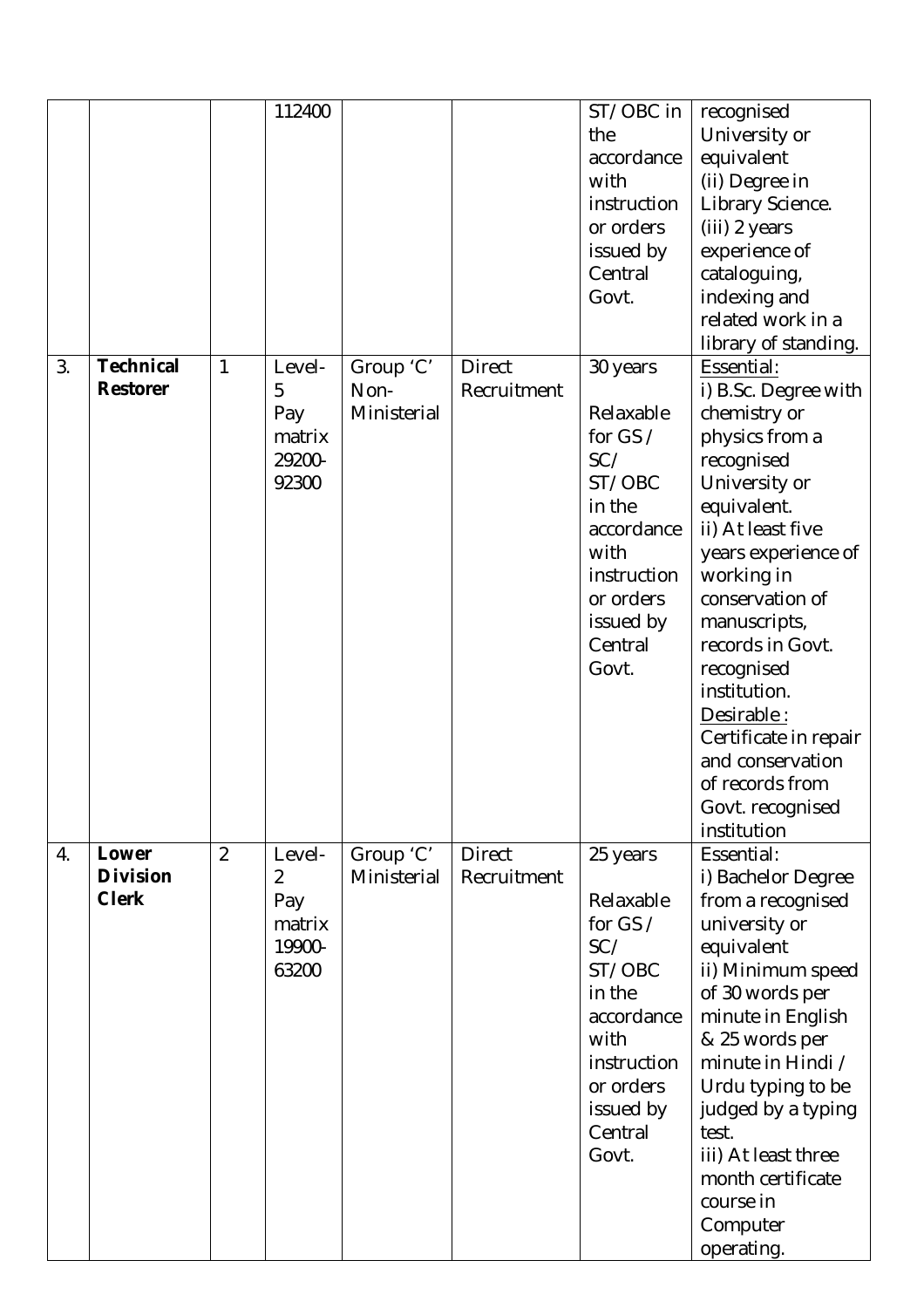THE AGE LIMIT IS RELAXABLE UPTO FIVE YEARS IN CASE OF THE SCHEDULE CASTES AND SCHEDULE TRIBES CANDIDATES AND SUCH OTHER CATEGORIES AS ARE SPECIFIED BY GOVERNMENT OF INDIA FROM TIME TO TIME.

# **GENERAL INSTRUCTIONS**

(1) All applicants must fulfill the essential requirements of the post and other conditions stipulated in the advertisement. They are advised to satisfy themselves before applying that he/she possess at least the essential qualifications laid down for various posts. No enquiry asking for advice as to eligibility will be entertained.

NOTE:- The prescribed essential qualifications are the minimum and the mere possession of the same does not entitle candidates to be called for interview.

- (2) Candidates attempting to give false information/suppress facts will be disqualified and are liable for debarment and/or legal action.
- (3) The candidates applying for deputation may utilize the application format as given in this advertisement as Annexure- 'A' by neatly typing the same on double space, on white sheet. (Accepted only typed).
- (4) The candidates applying for direct recruitment may utilize the application format as given in this advertisement as Annexure- 'B' by neatly typing the same on double space, on white sheet. (Accepted only typed).
- **(5)** The candidates send the applications only by Registered Post to the office of **the Director, Rampur Raza Library, Hamid Manzil, Qila, Rampur (U.P.) 244901**
- (6) The candidates employed are required to submit applications through proper channel otherwise their applications will be rejected.
- (7) The Rampur Raza Library reserves the right to call only shortlisted candidates for interview.
- (8) Candidates must send attested photocopies of documents with applications.
- (9) For the post of Assistant Library & Information Officer Period of deputation including period of deputation in another ex-cadre post held immediately preceding this appointment in the same or some other organization/Department of the Central Government shall ordinarily not exceed three years.
- (10) Age will be calculated as on  $21^{st}$  January 2019 (closing date of receipt of application).
- (11) Rampur Raza Library reserves all the right.

**Director** Rampur Raza Library Rampur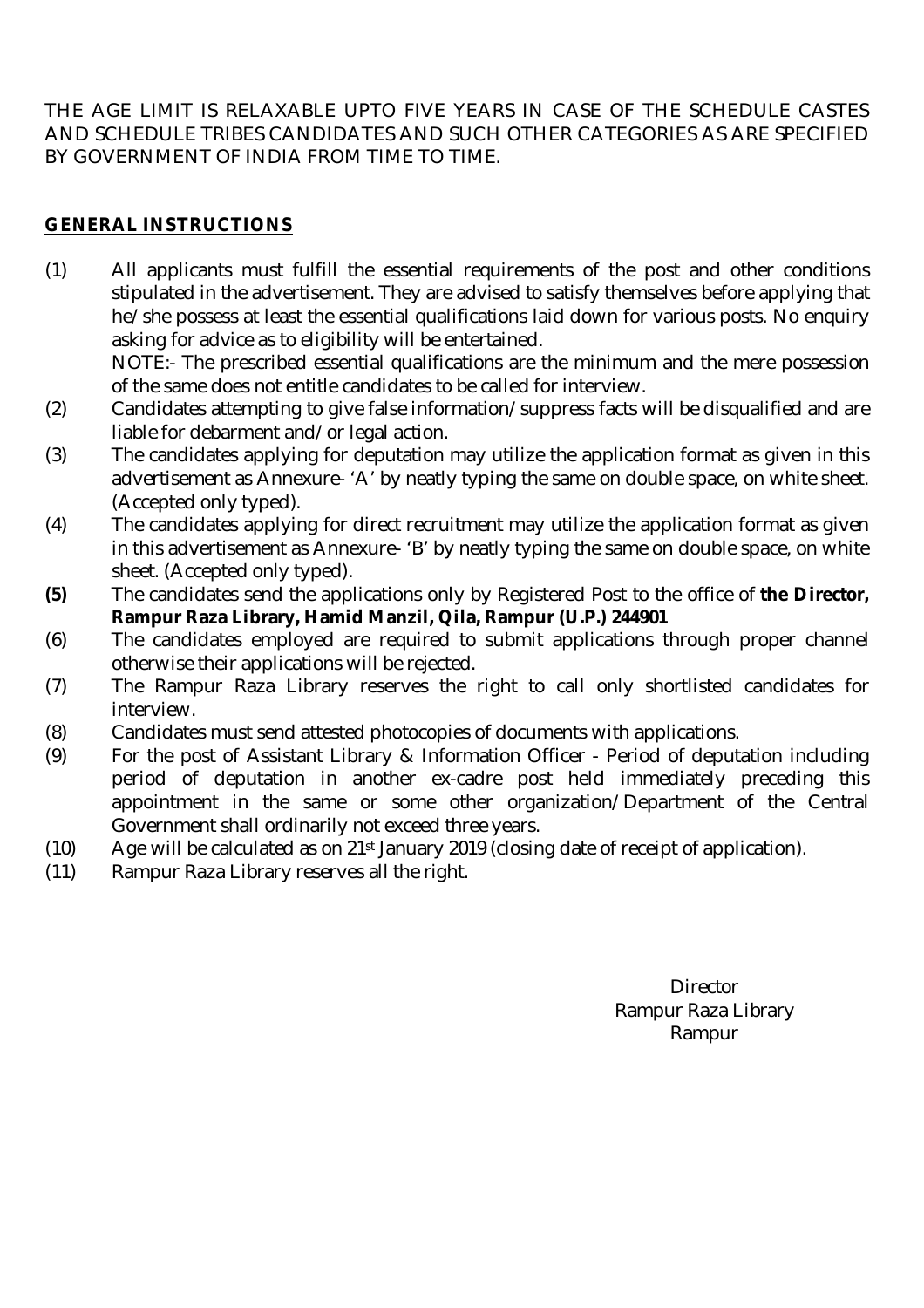## **BIO DATA PROFORMA**

(only typed application to be accepted)

- 1. Name and Address in Block letters:
- 2. Date of Birth ( in Christian Era):
- 3. Date of Retirement under Central/State Govt. rules:
- 4. Educational Qualifications:
- 5. Whether Educational and other qualifications required for the post are satisfied. (If any qualification has been treated as equivalent to the one prescribed in the rules, state the authority for the same).

|                |    | Qualifications/experience<br>required | Qualifications/Experience<br>possessed by the officer |
|----------------|----|---------------------------------------|-------------------------------------------------------|
| Essential      |    |                                       |                                                       |
|                |    |                                       |                                                       |
|                | 3. |                                       |                                                       |
| <b>Desired</b> |    |                                       |                                                       |
|                |    |                                       |                                                       |
|                |    |                                       |                                                       |

- 6. Please state clearly whether in the light of entries made by you above, you meet the requirements of the post:
- 7. Details of Employment, in chronological order. Enclose a separate sheet, duly authenticated by your signature, if the space below is insufficient.

| Office/<br>Instt./Orgn. | Post held | From | Γо | Scale of pay<br>and basic<br>pav | Nature of<br>duties |
|-------------------------|-----------|------|----|----------------------------------|---------------------|
|                         |           |      |    |                                  |                     |
|                         |           |      |    |                                  |                     |

- 8. Nature of present employment i.e.,:
- 9. In case the present employment is Held on deputation/ contract basis, Please state-
- a) The date of initial appointment
- b) Period of appointment on deputation/ contract
- c) Name of the parent office/ organizations to which you belong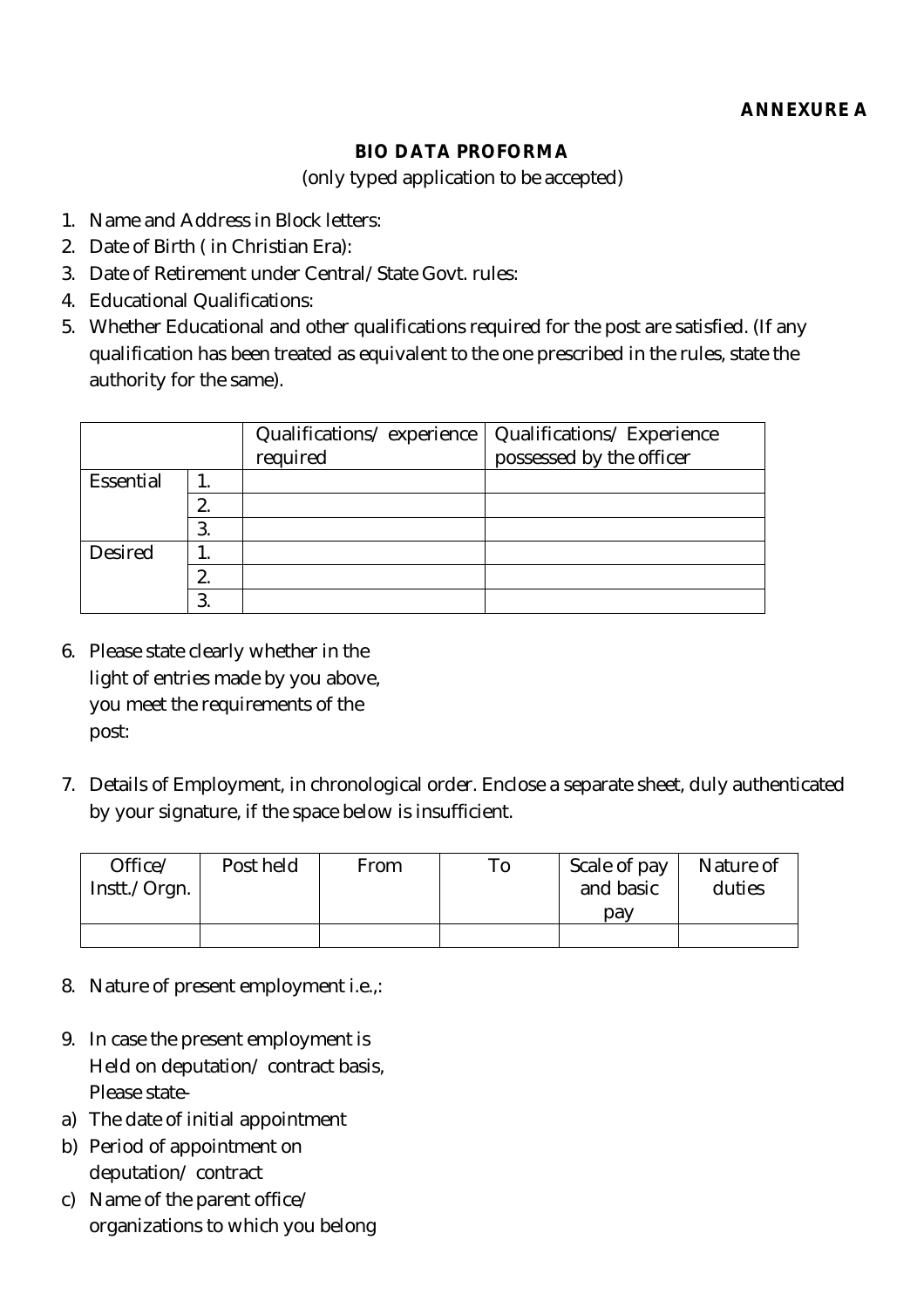- 10. Additional details about present Employment Please state whether working under
- a) Central Govt.
- b) State Govt.
- c) Autonomous Organizations
- d) Government Undertakings
- e) Universities
- 11. Are you in Revised Scale of Pay? If yes, Give the date from which the revision took place and also indicates the Pre-revised scale:
- 12. Total emoluments per month now drawn:
- 13. Additional information, if any, which you would like to mention in support of your suitability for the post. Enclose a separate sheet, if the space is insufficient.
- 14. Whether belongs to SC/ST:
- 15. Remarks

|               | Signature of the Candidate |
|---------------|----------------------------|
|               | Address                    |
| Countersigned |                            |
| (Employer)    |                            |